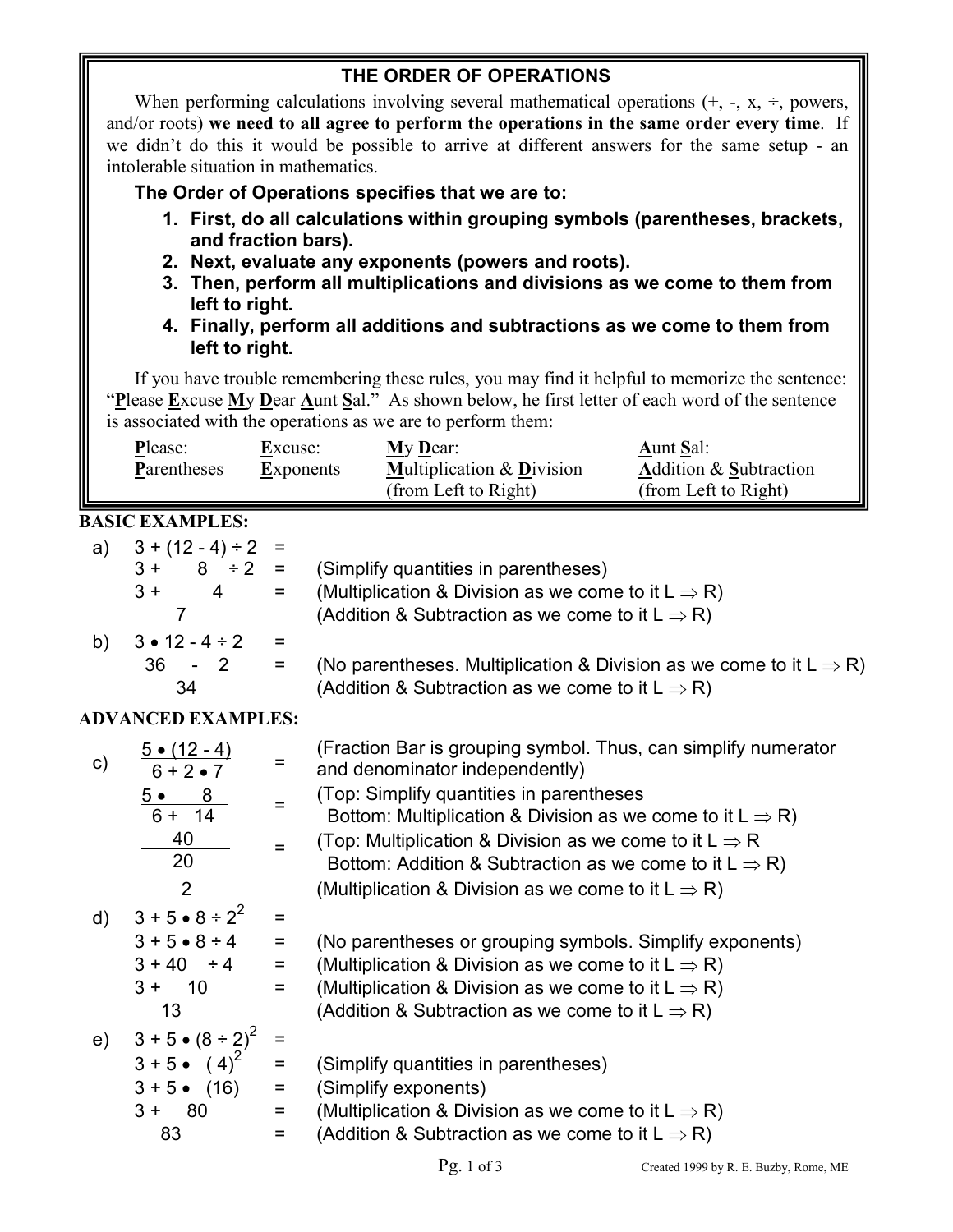**SIMPLIFY ALL PROBLEMS USING THE PROPER ORDER OF OPERATIONS.** 

| A. $7 + 2 * 5 =$                           | B. $(7+2)*5=$                          | C. $15-9 \div 3=$                    |
|--------------------------------------------|----------------------------------------|--------------------------------------|
| D. $(15-9) \div 3 =$                       | E. $8 + 12 \div 4 - 2 =$               | F. $(8 + 12) \div (4 - 2) =$         |
| G. $8 + 12 \div (4 - 2) =$                 | H. $(8 + 12) \div 4 - 2 =$             | I. $5 \cdot 16 \div 8 - 4 \cdot 2 =$ |
| J. $5 \bullet (16 \div 8) - 4 \bullet 2 =$ | K. $5 \cdot 16 \div (8 - 4) \cdot 2 =$ | L. $30-15 \div 3 + 2 * 6 =$          |
| M. $(30-15) \div 3 + 2 * 6 =$              | N. $30-15 \div (3 + 2) * 6 =$          | O. $(30-15) \div (3+2) * 6 =$        |
| P. $85 - 75 \div 5 =$                      | Q. $(85-75) \div 5 =$                  | R. $315 \div 21 - 6 \times 2 =$      |
| S. $315 \div (21 - 6) * 2 =$               | T. $1 + 2 \cdot 6 \div 3 =$            | U. $(1 + 2) \cdot 6 \div 3 =$        |
| V. $198 \div 9 - 6 + 3 * 2 =$              | W. $198 \div (9-6) + 3 * 2 =$          | X. $198 \div 9 - (6 + 3) * 2 =$      |

PROBLEMS 1 – 29 BELOW, AND THEIR SOLUTIONS, WERE CREATED AND VERIFIED BY THE FOLLOWING MEMBERS OF THE SPRING 1999 KENNEBEC LEARNING CENTER GENERAL MATH CLASS: SANDRA CURTIS, RITA STANTON, DEBBIE ROY, AND LISA WOOD.

| 1. $9 + 2 * 8 =$               | 2. $(9 \bullet 2) + 6 =$           | 3. $(8 + 7) \cdot 4 =$              |
|--------------------------------|------------------------------------|-------------------------------------|
| 4. $4*(6-2) =$                 | 5. $3 * 3(5) =$                    | 6. $(5) + (8) =$                    |
| 7. $(10 + 9) \cdot 8(7 - 2) =$ | 8. $7+2*8=$                        | 9. $13 + 27 \cdot 6(5 + 1) =$       |
| 10. $6*(4 \div 4) =$           | 11. $8 \div 2 * 5 =$               | 12. $(9 \div 3) \bullet 7(5 + 5) =$ |
| 13. $(3) * (4) \bullet (9) =$  | 14. $4(3) * (6) =$                 | 15. $9 \cdot 2(10 + 1) =$           |
| 16. $5 * 5(9 + 5) =$           | 17. $9 \div 3 \bullet 5 + (8-2) =$ | 18. $20-8(2) =$                     |
| 19. $60 \div 10(3) + 2$        | 20. $5 x (3) =$                    | 21. (3) $x = 7$                     |
| 22. $6 \bullet 2 + 8 =$        | 23. $4+2-2*3=$                     | 24. $18-9 \div 3=$                  |
| 25. $4(8+3) =$                 | 26. $2 + 5x6 =$                    | 27. $3 + 2x4 =$                     |
| 28. $10(9-4)+2=$               | 29. $5 + (5)(5)$                   |                                     |

# **ANSWER KEY**

| A. 17  |         |        | B. 45 |        | C. 12   | D. 2           |         | E. 9  |        | F. 10   |
|--------|---------|--------|-------|--------|---------|----------------|---------|-------|--------|---------|
| G. 14  |         | H. 3   |       | I. $2$ |         | J <sub>2</sub> |         | K. 40 | L. 37  |         |
| M. 17  |         |        | N. 12 |        | O. 18   |                | P. 70   | Q.2   | R. 3   |         |
|        | S. 42   | T. 5   |       | U.6    |         |                | V. 22   | W. 72 | X. 4   |         |
|        | 1, 25   |        | 2. 24 |        | 3.60    |                | 4. 16   | 5.45  |        | 6. 13   |
|        | 7. 760  |        | 8. 23 |        | 9. 985  | 10. $6$        |         | 11.20 |        | 12. 210 |
|        | 13. 108 | 14. 72 |       |        | 15. 198 |                | 16. 350 | 17.21 | 18. 4  |         |
| 19. 20 |         | 20. 15 |       | 21. 21 |         | 22. 20         |         | 23.0  | 24. 15 |         |
| 25. 44 |         | 26. 32 |       | 27. 11 |         | 28. 52         |         | 29.30 |        |         |